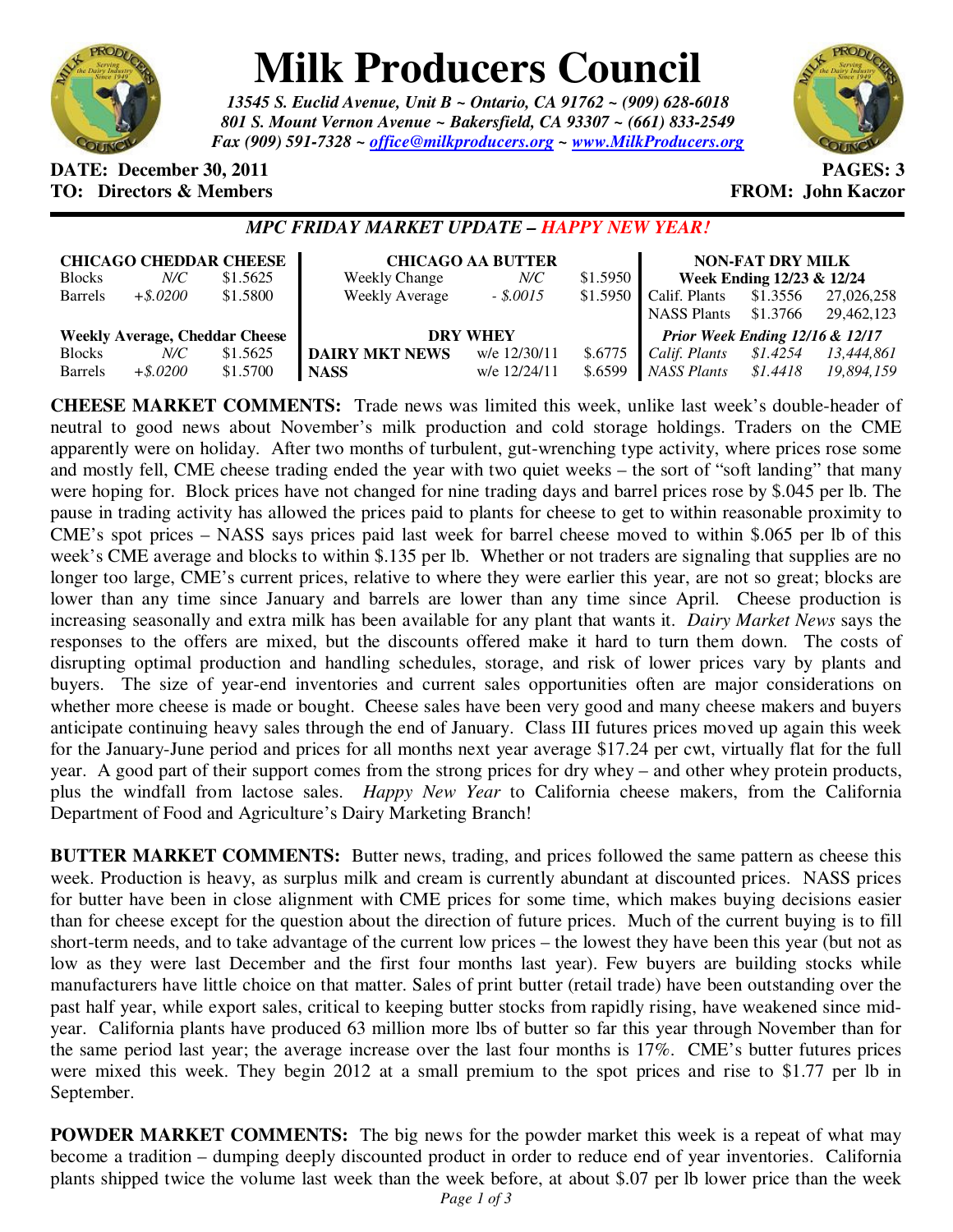before. That affected the national average, in terms of volume and price, by similar amounts (see weekly changes in volumes and prices in the table above). This was a virtual carbon copy of what happened last year at the same time of year with the same result. Let us hope last year's pattern plays out the same this year because volumes and prices the following week last year reverted back to where they were before the dump occurred. Futures traders are not optimistic about U.S. nonfat dry milk prices next year, despite some nice increases shown in last week's global auction. CME's futures prices average \$1.40 per lb through June, then fall to \$1.36 per lb by October.

**WHEY PRODUCTS MARKET COMMENTS:** *DMN* says the interest of many whey market participants continues to be focused on finalizing next year's contracts; volumes and prices, surely, but commitments too because of the problems many domestic buyers had this year from apparently having to take a back seat to plants and brokers catering to the export trade. The export market for dry whey, whey protein concentrates, and lactose is certainly of critical importance to the strength of the entire cheese marketing channel, but should not be more so than the domestic market. Perhaps just a little more thoughtful planning for contingencies good and bad is all that is needed. Then again, perhaps not. *DMN* has commented several times this year about product shortages resulting from what seems to be important changes being made within the whey processing industry as to the mix of final products. That is one of the faults in the grand plan about the U.S. becoming a consistent major supplier of dairy products to the world – the absence of a common goal for the greater good of the entire industry, which really should not overlook long time valued customers right here in the U.S.A.

**\*\*\*** 

### **FRED DOUMA'S PRICE PROJECTIONS…**

**Jan '12 Est: Quota cwt. \$17.31 Overbase cwt. \$15.62 Cls. 4a cwt. \$16.45 Cls. 4b cwt. \$14.20 Dec '11 Final: Quota cwt. \$17.83 Overbase cwt. \$16.14 Cls. 4a cwt. \$16.59 Cls. 4b cwt. \$15.14** 

**\*\*\*** 

**FLUID MILK SALES CONTINUE TOWARDS 25 YEAR LOW:** *(by J. Kaczor)* This is not how the final story for this year should end, but the long, sad story about declining fluid milk sales in the U.S. simply has not changed as the year progressed. The monthly decline below the same month a year earlier that began with March, 2010, shows no sign of stopping. CDFA's November report for California (-2.7%) and preliminary numbers for fluid milk usage in federal milk orders (-3.3%) add up to a total decline in fluid milk sales for the month of 143 million lbs below last November. The total loss of Class 1 sales for the U.S. for this year, provided December's sales reflect November's pattern, will be close to 1.2 billion lbs.

The chart to the right shows total fluid sales (millions of lbs) for the seven years ending in 2010, along with a projection for 2011. The projection assumes December's sales will be 3.3% below last December.

It should be noted these figures include sales of organic milks, which based on data through October, will have increased by an estimated 250 million lbs for the year.

Various reasons have been offered for the drop in fluid milk sales. Most go against the conventional belief that food sales generally, and dairy product sales more specifically, are somewhat immune from the affects of economic downturns and price increases. The years included in this chart include two recessions, the last,



longest and deepest, supposedly ended in June 2009. Prices from 2004 through the present have cycled through two periods of very low and two periods of very high prices, without responding as they might have. The